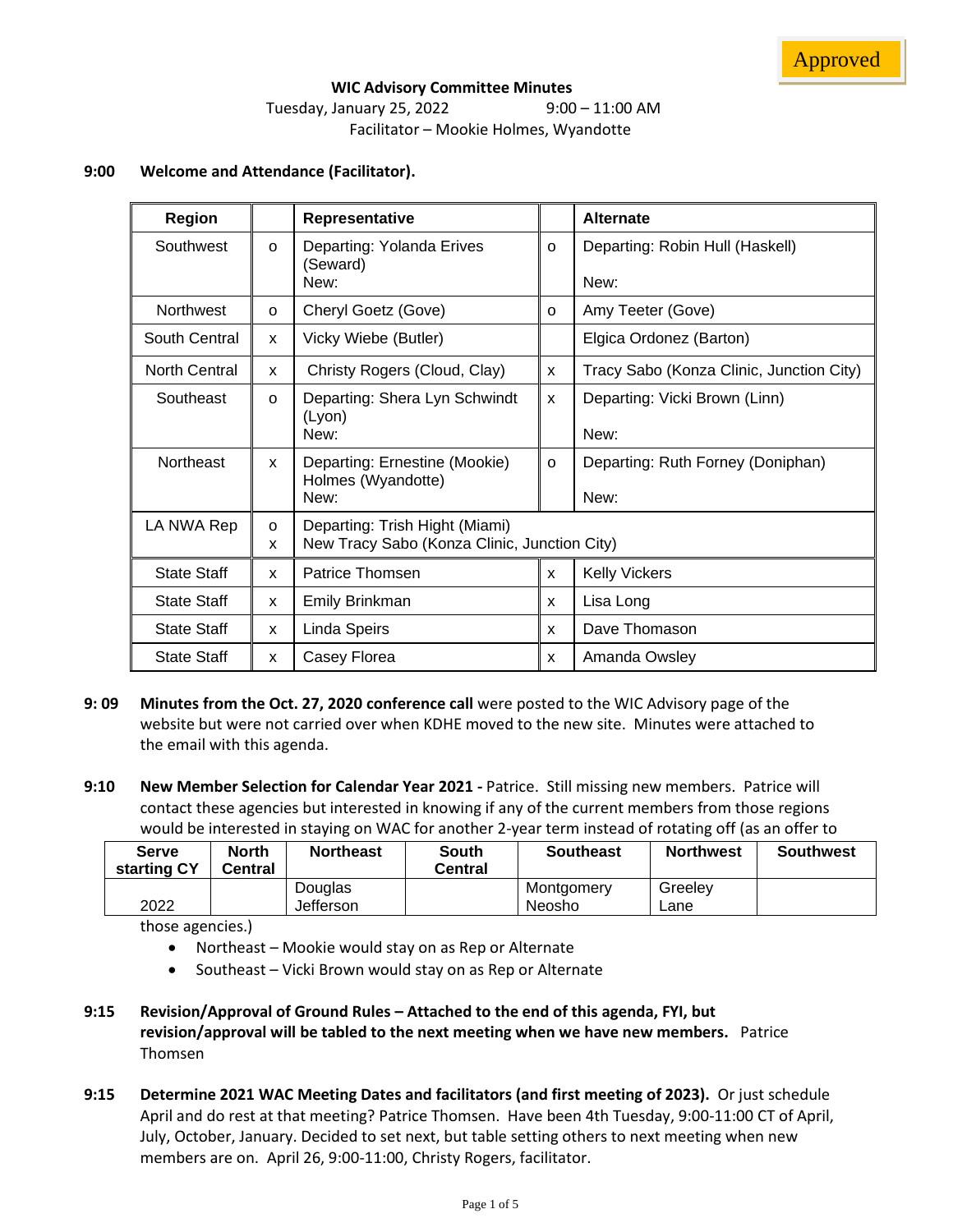- **9:20 Spreadsheet with LA contacts by region** for use by WAC members. Updated only annually. Will be sent by the end of February. Patrice Thomsen.
- **9:21 National WIC Association Report** Trish Hight / Tracy Sabo. Tracy has not received a reply to email to Trish. Patrice will try to contact Trish.

# **9:30 Program Booklet Revisions –** Amanda Owsley

- Thinking about separating WIC Approved Food List (WAFL) from the Program Booklet. Doing this gives us much more flexibility to add foods as time goes on because we do not have to reprint the whole booklet. Mobile friendly so could show to clients on a smart phone. Program booklet would include the WIC Shopper App and eWIC card use info. Existing WIC Shopper App brochure is running out – might do a short reprint of it in the meantime to get through until new booklet is ready. If WAC members have suggestions about program booklet content – email Amanda. [Amanda.Owsley@ks.gov](mailto:Amanda.Owsley@ks.gov)
	- Tracy Likes idea. Suggest QR code in new booklet to WAFL that could take them to the WAFL. Can we have a page that really stresses that children can on until age 5?
	- Mookie good idea. And some don't realize they can be on while pregnant. Or just get on very late while pregnant.
	- Christy current program booklet WAFL is missing "cheddar"

## **9:40 Website Challenges** – Dave Thomason

KDHE had a grant that was had a strict deadline so the release timing without an opportunity to review before released was a surprise to us. Other programs also have concerns. We asked to just put up the old site again and that is not possible.

## **9:45 Pandemic Update** – Dave Thomason

- As was sent out in mass email to agencies, WIC pandemic waivers now to July 14 (90 days after the public health emergency declaration that was extended to April 14.)
- 3 stand-alone Bills related to WIC have been introduced in Congress. These Bills would be incorporated into a new Child Nutrition Act that is hopefully going to be renewed this Spring/Summer. If the Child Nutrition Act is not renewed, then we would push to move the stand-alone Bills forward. If all else fails we would push the USDA to consider revising regulations to maximize clinic operational flexibilities regarding remote appointments.
- Tracy volunteered to prep a survey for Survey Monkey that the SA can send out to Coordinators about current pandemic services.

## Suggestion from Mookie – SA prep a participant survey

Per Dave – NWA has done an agency and a participant survey

- A survey using KWIC functionality has to be read to client by staff and no easy statewide results because was designed for LA use.
- Survey in WIC Shopper app (link to Survey Monkey).
- QR code could text QR code, or have it available to participants, etc.
- **10:00 Fruit/Vegetable Cash Value Benefit (CVB) –** Dave Thomason. Any feedback or issues reported by clients?
- Tracy some clients have reported that self-checkout is better for f/v. Multiple reports from clients when going through checkers, lots of f/v don't scan and checker says that the client has to talk to WIC to resolve any problems. Per Dave – if it is  $f/v$  – the issue is that the UPC or PLU is not in the WIC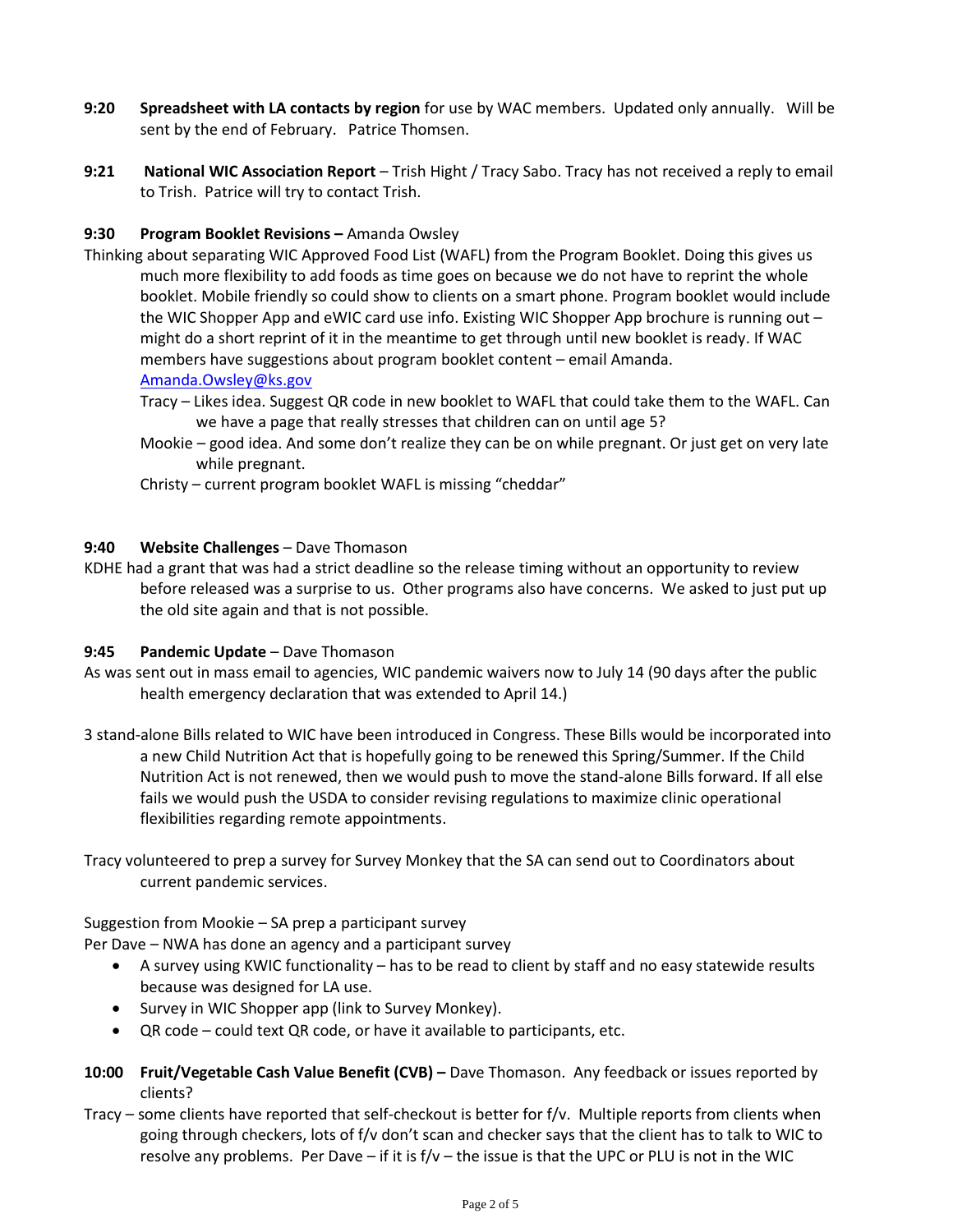system. Someone must submit the codes to the state. If it is a mapping issue, then the store must fix the problem. There is no automated solution. UPS must be entered individually.

- Christy Clients in their area would really like frozen f/v. Codes were stay more consistent so scanning less of a problem and especially in winter when there is less fresh stocked. Per Dave – adding frozen to the Kansas List is on our to-do list of things to consider, and possibly canned also. Getting this done is a capacity issue with SA staffing and other projects at the State Agency.
- Mookie great idea to add choice of frozen and canned back.

## **10:05 Formula Shortages?** Patrice Thomsen

- Tracy has not heard of any local problems since their Neosure problem before Christmas. Have not heard back for this month
- Casey yesterday Barton Can't get Pediasure with fiber; Alimentum but were able to find one town over.
- Butler Pediasure client said she called "every store within a hundred mile radius" Patrice will call Vicky later.

Johnson has notified Patrice that they are having to help clients by calling around to a lot of stores. Patrice will be contacting Abbott, especially about Pediasure.

## **10:15 Director's Update, including KWIC** – Dave Thomason

## Staffing:

- Ashley Waldo last day was January 21. (she was one of the Vendor Managers) The position will be posted soon – seeking applicants.
- State Agency is working to add new (third) vendor Manager and is in the process of posting to fill the two vacant nutritionist positions.
- The Multi-State Consortium including the Kansas State Agency is going to contract with Maximus to be program manager for KWIC and then will fill the vacant State agency position (had been Ashley Warren) that will work more with data, and less with KWIC program management.
- WIC/SNAP data matching project Dave and Amanda almost done more than likely by late spring. On a daily basis – list of women and children on SNAP who are NOT on WIC. (Won't know if woman is pregnant or not.) Amanda is working on guidance, but agencies will be able to contact the woman to try to enroll the family in WIC. SNAP will get a similar list of WIC clients not on SNAP. Tracy – has worked with local DCF and thinks those local staff do not know. Working with DCF to see if they can use IRIS for referrals back and forth. Per Dave – they will soon know because Geary is one of the focus areas. Per Amanda – there will be a grant funded benefits navigator position at "Delivering Change" and after the grant is over will see how to keep funding the position.

## **10:30 Round Table Discussion** –All.

Mookie – Can the "face-to-face" vendor training be virtual?

- Answer: Per Lisa Long Required to be interactive so yes, can be virtual as long as the store staff can ask questions and get answers during the training.
- Tracy From Zooming with Coordinators meeting 2 weeks ago– some agencies are short staffed. Tracy has some staff time that they could help out. SA will discuss this briefly and LAs should suggest implementing a partnership and the SA will respond at that time. Partnering has occurred in the past. Details will need to be worked out.
- Christy From a BFPC meeting wondered about the situation with the Designated BF Expert and that BFPC cannot be IBCLC. Unclear if the SA wanted BFPC to train and move into the DBE role or stay as peer counselor. Christy had questions about paying for classes if working toward IBCLC. SA will follow up with Christy.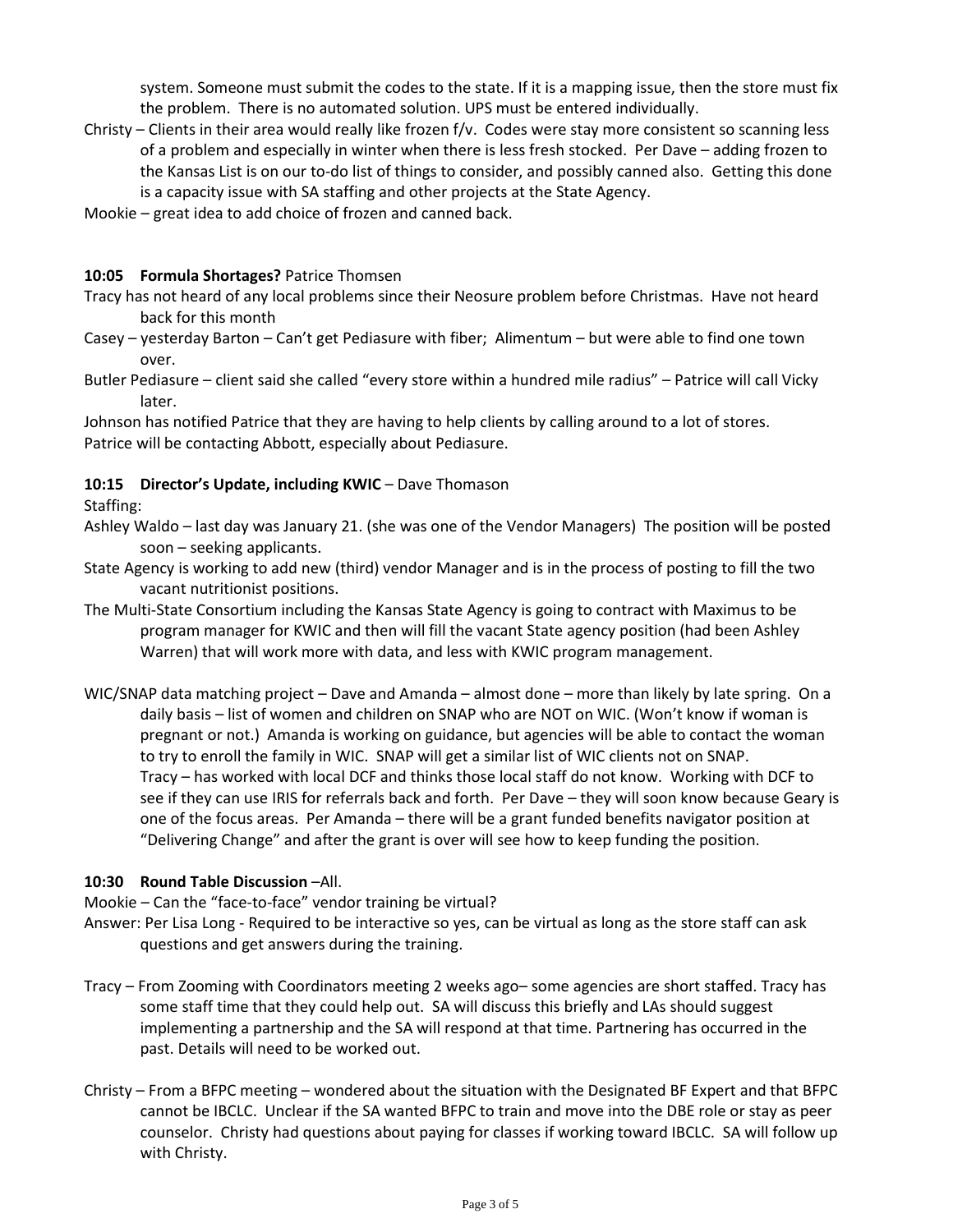Answer: Contact Casey with questions. DBE policy is still being developed. Per Casey – 90 hours lactation training could be paid by WIC, with signing agreement that they will staff with WIC for specific amount of time. Also, may be different financial decision if the BFPC has a degree and a lot of the 90 hours are covered versus a BFPC who has no college credit and would be starting from scratch.

## **Reminder of Future Conference calls/Facilitators** (Facilitator)

• April 26,  $9:00 - 11:00$ . Christy Rogers

**Adjourn by 11:00** (Facilitator)